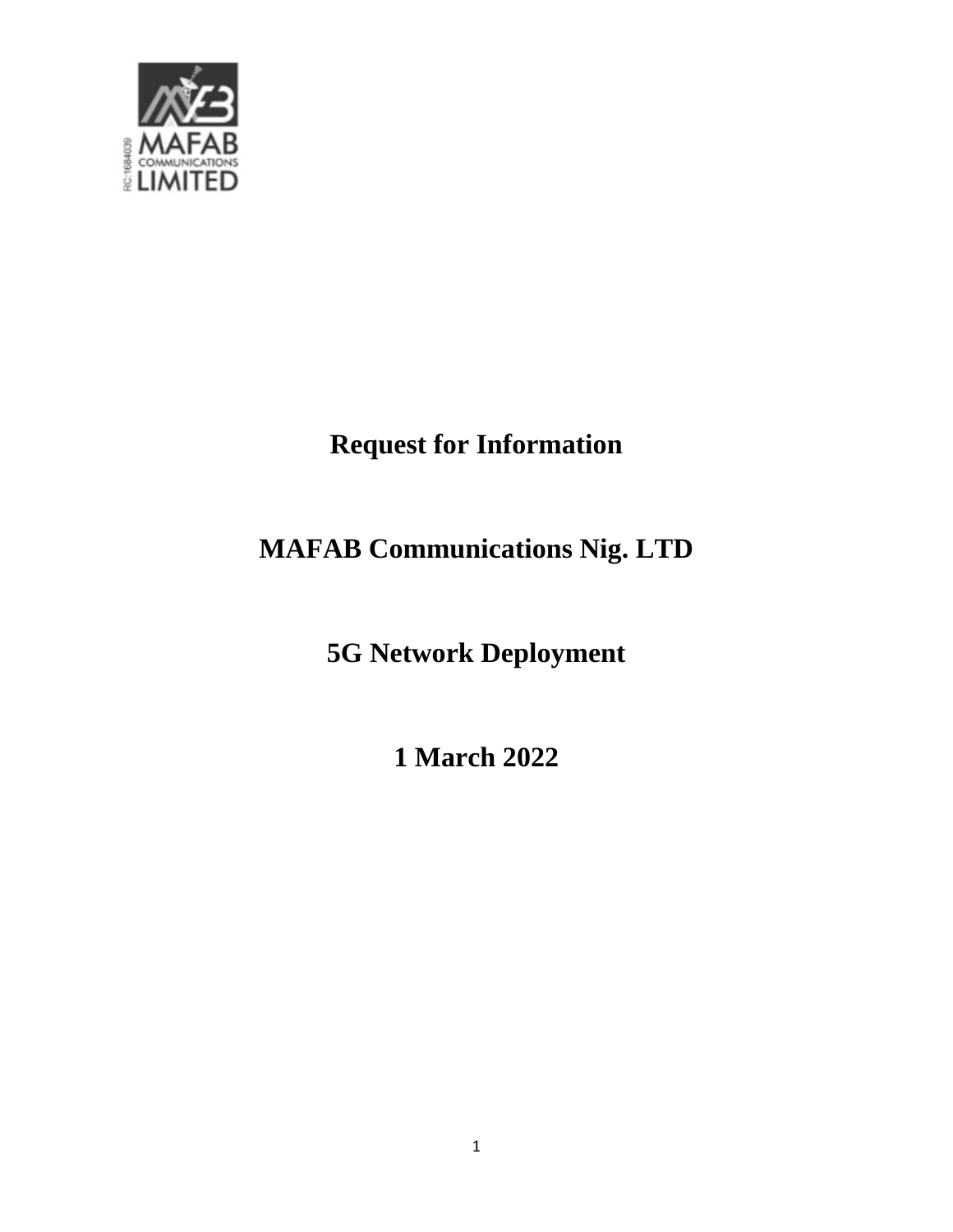

# **1. PREFACE**

<span id="page-1-0"></span>MAFAB Communications Nig. LTD (Mafab) was incorporated on the 8th of July 2020 as a subsidiary of Althani Group, and licensed by the Nigerian Telecommunications commission to provide and operate Local Interconnect and International carrier services, operating under an Interconnect Exchange and an International Data Access license.

Mafab won a 5G license, with 100MHz of TDD spectrum in band n78 (occupying 3700MHz – 3800MHz), by the Nigeria Communications Commission (NCC) in December 2021. Mafab intends to deploy a 5G network and offer 5G services in Nigeria under this license.

This document is a Request for Information (RFI) associated with the (i) Supply, (ii) Deployment and (iii) Operations of the intended Mafab 5G network.

Note that the Deployment plan is at an indicative stage currently and is subject of change. Additionally, the set of services that Mafab intends to offer the market under the 5G license is also indicative at this stage. In addition to responding to the inputs given in this RFI, respondents are free to suggest alternatives based on their learning and experience

The RFI responses will be one basis for inviting vendors to then participate in an upcoming Request for Proposals (RFP) which will be conducted at a later date. Responses to the RFI will thus be one criteria used to invite companies in that next round as an indication of material interest in developing a more detailed proposal at that point in time.

Mafab is seeking qualified vendors ("Suppliers") capable of providing a 5G network on a turnkey basis. The Scope of Work to be performed will include Design, Supply, and Deployment of the network, and potentially Operations (under an Outsourcing and/or Managed Services arrangement).

Please review this RFI carefully and use the response format provided. Please take note of the requested response date in the KEY DATES section. This RFI does not constitute a commitment, implied or otherwise, that Mafab will take procurement action in this matter. Mafab will not be responsible for any costs incurred in responding to this RFI. For answers to any queries or for further clarification, please do not hesitate to the contact(s) indicated in the CONTACTS section.

Questions will be answered in writing and distributed to all Suppliers unless the question relates to a matter that would differentiate the Supplier's response, commercially and/or technically.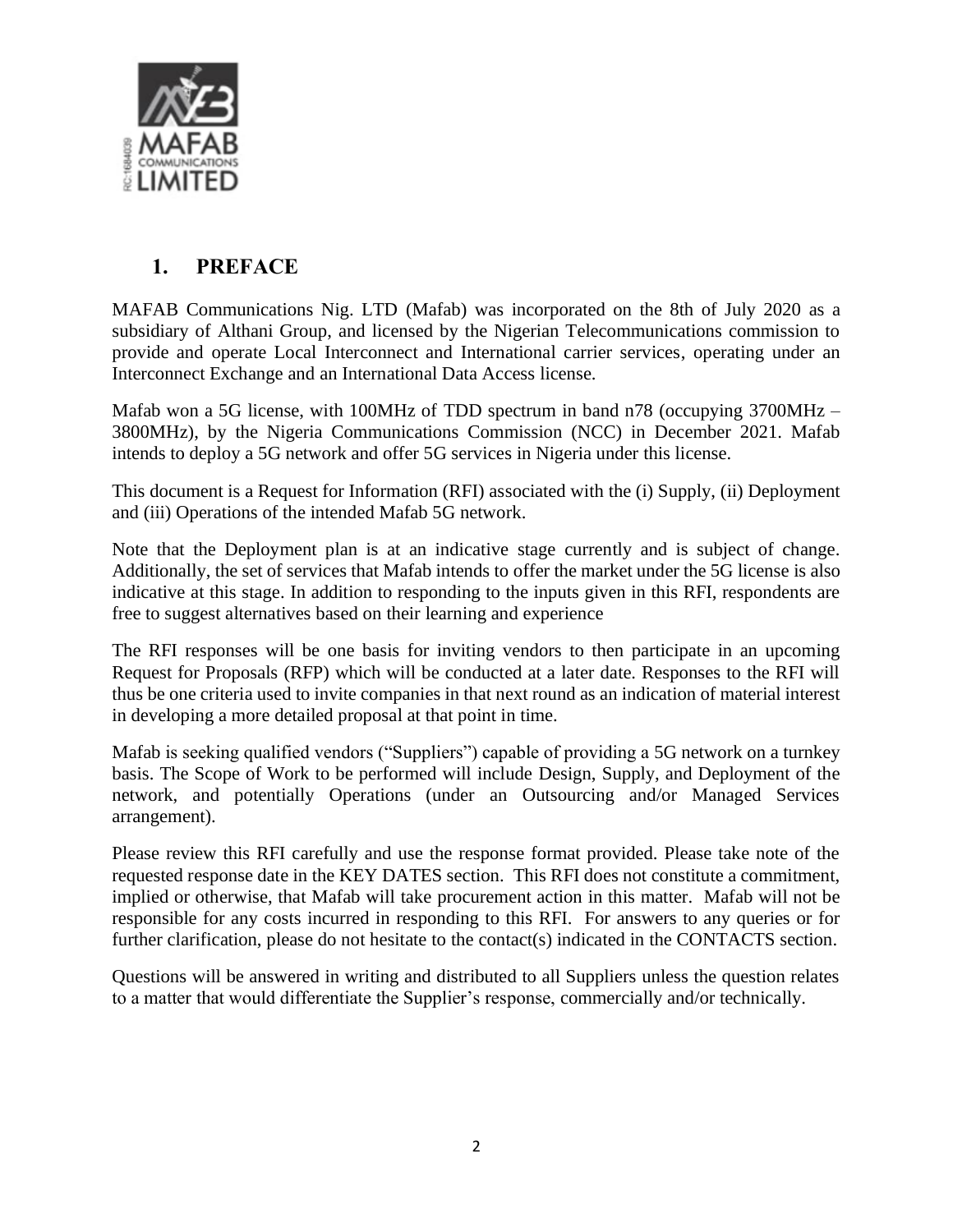

#### **TABLE OF CONTENTS**

| 1.  |  |
|-----|--|
| 2.  |  |
| 3.  |  |
| 4.  |  |
| 5.  |  |
| 6.  |  |
| 7.  |  |
| a.  |  |
| b.  |  |
| c.  |  |
| d.  |  |
| e.  |  |
| f.  |  |
| g.  |  |
| h.  |  |
| i.  |  |
| j.  |  |
| k.  |  |
| Ι.  |  |
| m.  |  |
| n.  |  |
| 8.  |  |
| 9.  |  |
| 10. |  |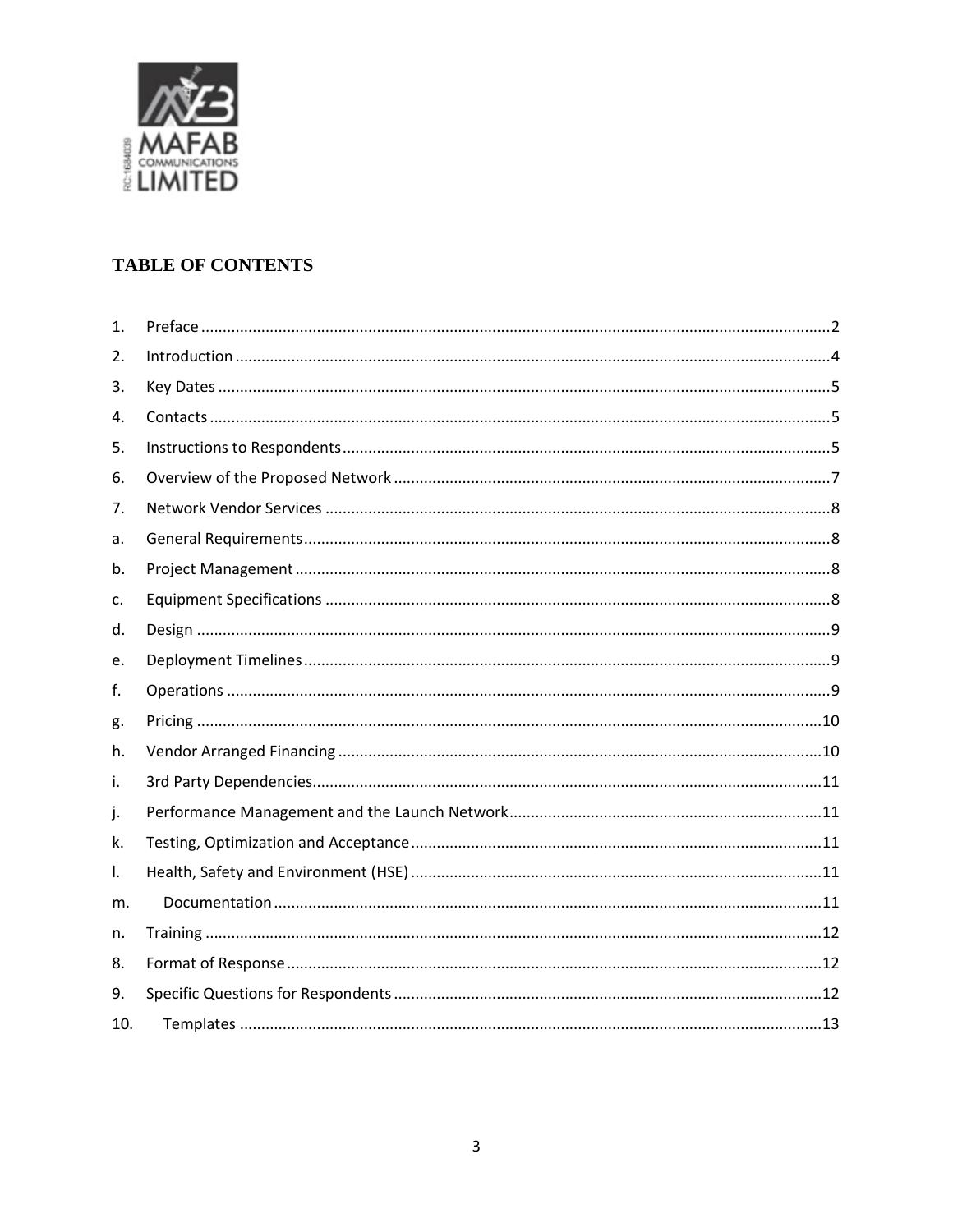

# **2. INTRODUCTION**

<span id="page-3-0"></span>With the acquisition of the 5G license and associated spectrum in December 2021, Mafab intends expanding communication services from local interconnect and international carrier services to services enabled by a 5G network.

As part of this process, Mafab is now looking to begin engaging vendors in kicking off the procurement process. At this, it is anticipated that the scope of such service may include the design, supply, and deployment of the entire 5G network including the 5G Radio Access Network (5G-RA) and 5G Core Network (5GC).

Furthermore, Mafab is interested in understanding the various post-delivery Network Operations and Maintenance models available, and hence this RFI requests the respondents to propose viable solutions in this regard.

Mafab is investigating the initial phases of this process that includes the issuance of this RFI as a first step in the procurement process. This will also serve to establish a respondent's capabilities and offerings as a potential Supplier of the contemplated 5G network, a preliminary step leading up to the RFP.

Prospective Suppliers should be able to offer a full "turnkey" service to be fit for purpose, including design, supply, deployment, testing and handover, though the actual type of contract is still subject to further consideration. The scope of work ("SoW") should include delivery and installation of any required materials, regardless of whether imported or procured domestically in Nigeria.

Suppliers that specialize in specific parts of the network system (Specialized Suppliers) and don't offer an "end-to-end" solution, should identify their areas of specialization and need not complete the Excel template parts for the areas they don't operate in. In case a Specialized Supplier works with preferred partners, Mafab prefers the RFI response to be submitted by a lead Supplier, and with the partners clearly indicated in the RFI response.

Mafab is currently developing business models that, when completed, shall describe the requirements of 5G network (coverage targets, phases, customer numbers, voice and data consumption numbers, etc.). Therefore, only indicative and preliminary inputs are provided as a guidance to the Respondents, and for the purposes of benchmarking responses. These are provided in the "Overview of the Proposed Network" section below.

It is anticipated that a full RFP will be released at a later date following completion of the RFI process.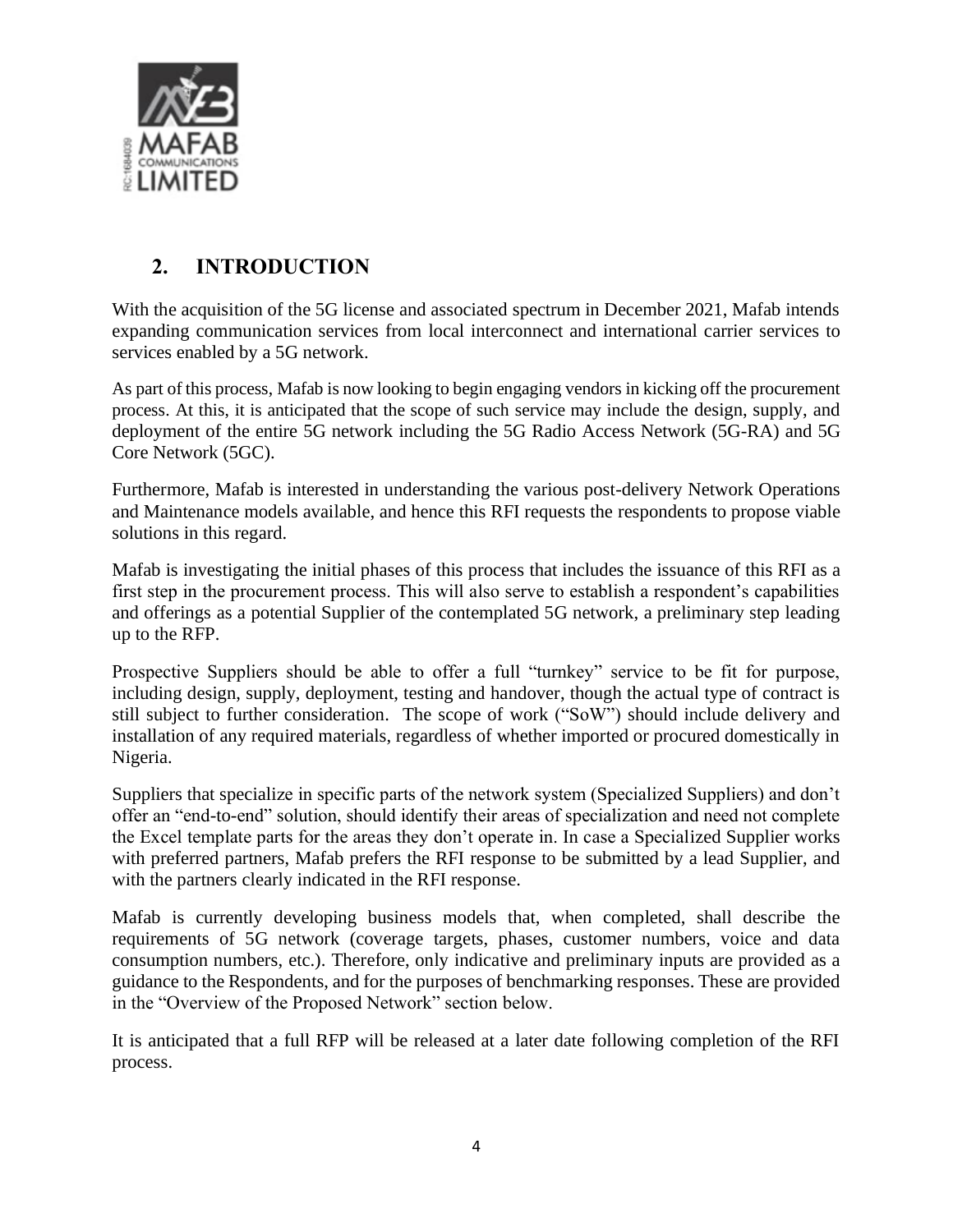

# **3. KEY DATES**

<span id="page-4-0"></span>The following are key dates for this RFI:

| Responses Due by 5:00pm West Africa Standard Time (GMT+1) 21 March 2022 |  |
|-------------------------------------------------------------------------|--|
|                                                                         |  |

# <span id="page-4-1"></span>**4. CONTACTS**

For answers to any queries or for further clarification, please do not hesitate to send an email to:

[5GRFI@mfbcommunications.ng](mailto:5GRFI@mfbcommunications.ng)

Questions will be answered in writing and distributed to all Suppliers in accordance with the key dates above unless the question relates to a matter that would differentiate the Supplier's response, commercially and/or technically.

# <span id="page-4-2"></span>**5. INSTRUCTIONS TO RESPONDENTS**

The intent of this RFI is to obtain technical information and indicative budgetary guidance regarding the proposed 5G network. A description of the indicative services and deployment targets is provided as currently envisioned by Mafab. Respondents should review the description and base their response on the information provided.

Additionally, respondents may suggest alternative approaches based on their learning experience relative to 5G (especially for topics touching those listed in the "Specific Questions for Respondents" section).

For the purposes of this RFI, vendors should assume that the selected Supplier would be able to provide all planning, design, supply, and deployment (including installation, testing, and commissioning) on a turnkey basis. However, note that the actual type of contract (e.g., among the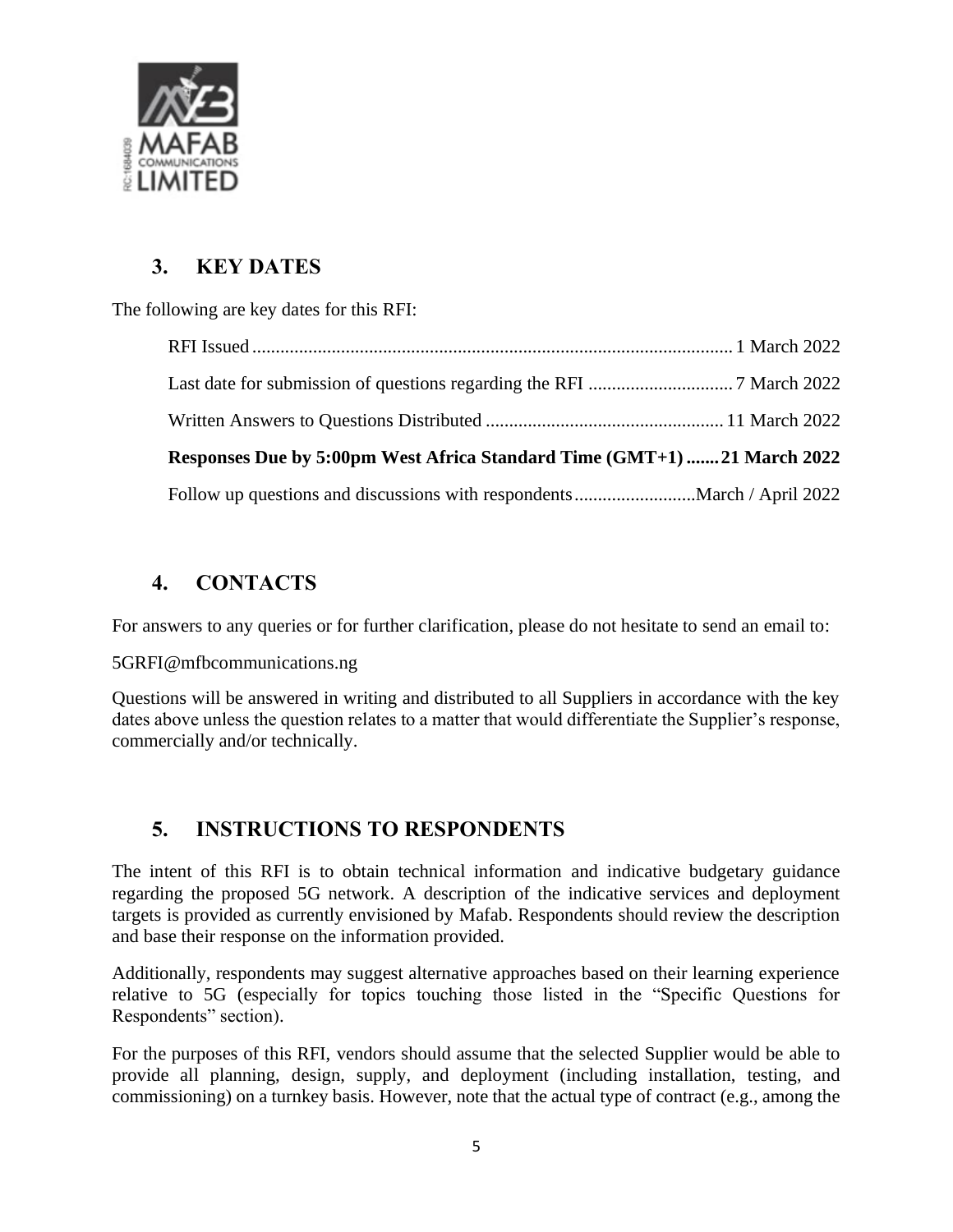

various approaches outlined by FIDIC, the International Federation of Consulting Engineers) is yet to be determined.

To ensure the information provided is as complete and accurate as possible, respondents should assume that, unless clearly indicated otherwise, everything described herein is within the SoW for supply of the 5G network and include this in their response.

Topics to be considered in the response are given in the Project Services and General Requirements sections below. Respondents are free to choose how they present such information, except where Templates have been provided, in which case the given Template formats must be used. All responses should be organized according to the chapters listed in the Format of Response section. These should make sure to clearly provide direct and detailed answers to the Specific Questions for Respondents below. A compliance matrix is not required at this stage provided the questions in "Specific Questions for Respondents" Section are answered directly. All Templates are provided as a separate file in Excel format and form part of this RFI.

#### **This RFI does not constitute a commitment, implied or otherwise, that Mafab will take procurement action in this matter. Neither Mafab nor its Consultants will be responsible for any costs incurred in responding to this RFI.**

Responses to be uploaded to the Mafab data-room by no later than 5:00pm West Africa Standard Time  $(GMT +1)$ , on the date indicated in the KEY DATES section above.

Respondents may apply for data-room login credentials by sending a request email to [5GRFI@mfbcommunications.ng](mailto:5GRFI@mfbcommunications.ng) with the Company Name in the subject line (e.g. ALCATEL 5G RFI). This will generate an automated message and will result in the creation of data-room space to be used for the upload of RFI response documents.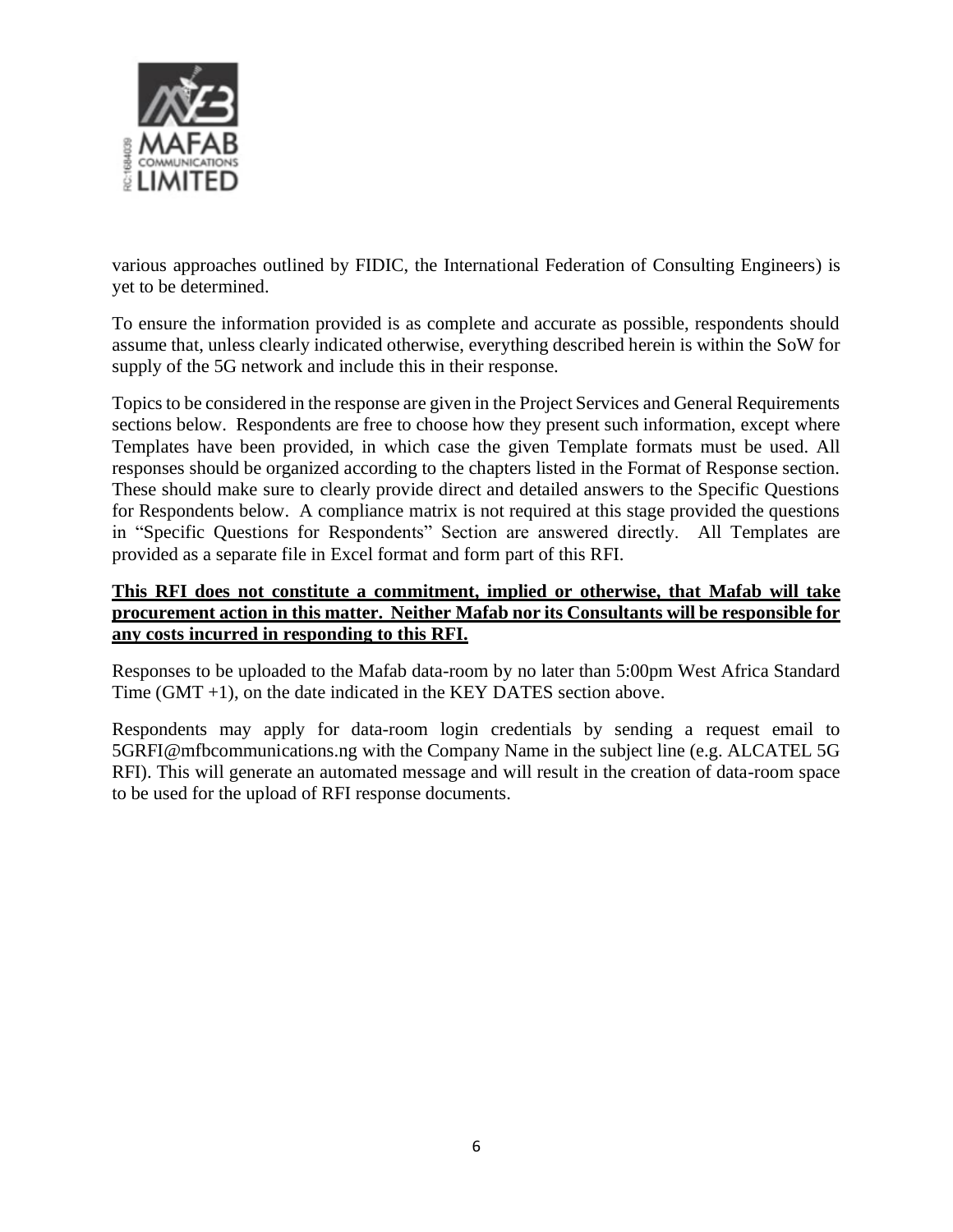

### <span id="page-6-0"></span>**6. OVERVIEW OF THE PROPOSED NETWORK**

Mafab is at the early stages of preparing the network rollout plan. For the purposes of this RFI, a list of cities where Mafab may deploy network has been given. These include the following indicative list of cities and towns:

| <b>State</b>       | City                 | <b>Phase</b> |
|--------------------|----------------------|--------------|
| Abuja              | Abuja                | Phase 1      |
| Lagos              | Lagos                | Phase 1      |
| <b>Rivers</b>      | <b>Port Harcourt</b> | Phase 1      |
| Edo                | <b>Benin City</b>    | Phase 2      |
| Kaduna             | Kaduna               | Phase 2      |
| Kano               | Kano                 | Phase 2      |
| Abia               | Aba                  | Phase 2      |
| Imo                | Owerri               | Phase 2      |
| Oyo                | Ibadan               | Phase 2      |
| Akwa Ibom          | Uyo                  | Phase 2      |
| Anambra            | Onitsha              | Phase 2      |
| Delta              | Warri                | Phase 2      |
| Ogun               | Abeokuta             | Phase 2      |
| Bauchi             | Bauchi               | Phase 3      |
| Benue              | Makurdi              | Phase 3      |
| Borno              | Maiduguri            | Phase 3      |
| <b>Cross River</b> | Calabar              | Phase 3      |
| Nasarawa           | Lafia                | Phase 3      |
| Ondo               | Akure                | Phase 3      |

As part of this RFI, the Respondent is requested to provide indicative Radio Access Network (RAN) dimensioning to provide seamless coverage in these cities, given the current Mafab spectrum holding of 100MHz TDD in 3500MHz band. The Respondent should provide throughput assumptions used in the planning process.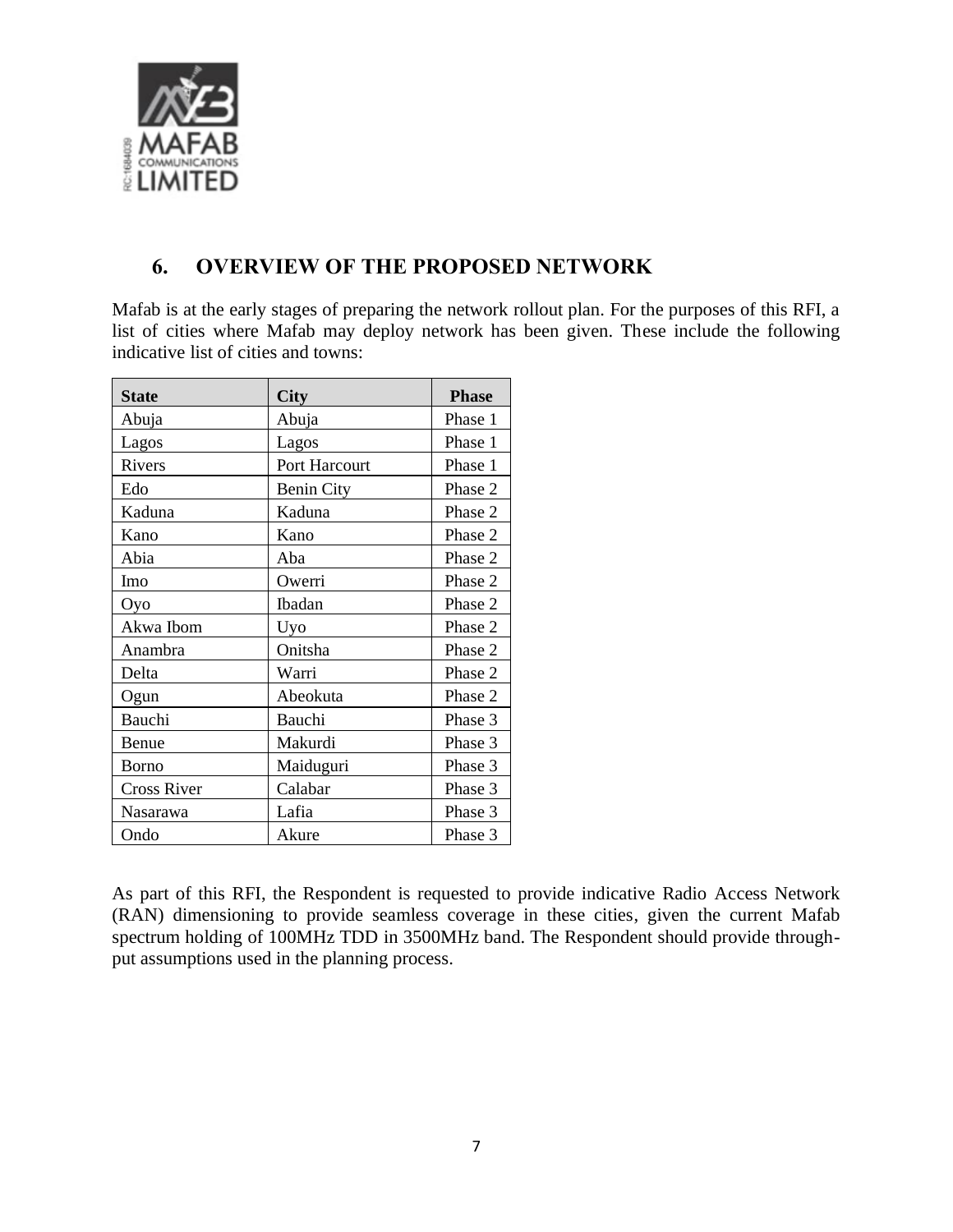

Mafab is also at the early stages of preparing the business model with customer and usage forecasts. For the purposes of this RFI, the Respondent shall dimension the network to cater for the following customer uptake plan:

|                          | Year 1  | Year 2                                                        | Year 3    | Year 4    | Year 5     |
|--------------------------|---------|---------------------------------------------------------------|-----------|-----------|------------|
| <b>Total customers</b>   | 613.330 | 3.315.931                                                     | 5.969.421 | 7.816.484 | 10.508.022 |
| Total data GBs (24 Hour) |         | 2,158,922   10,590,016   20,888,232   29,870,522   43,822,776 |           |           |            |

# <span id="page-7-0"></span>**7. NETWORK VENDOR SERVICES**

### **A. GENERAL REQUIREMENTS**

<span id="page-7-1"></span>The Supplier will be expected to undertake a complete program including Project Management, Engineering, Quality Assurance, Testing, Health Safety and Environment plan, Documentation, and Training in line with accepted industry practices. Complete details of these requirements will be included in the RFP.

# **B. PROJECT MANAGEMENT**

<span id="page-7-2"></span>Development of a plan of work, project management plan, and organization of regular project review calls (as relevant), action item tracking, risk and stakeholder management and any other related activities will be part of project management. It is expected that there should be regular face-to-face project review meetings to be held in Nigeria over the course of the project. Regular reports including progress, issues and resolutions, and financial (payment) status will be required.

### **C. EQUIPMENT SPECIFICATIONS**

<span id="page-7-3"></span>The Respondents should provide details about the specifications of its network offering in the domains of 5G Radio Access Network (5G-RA), 5G Core Stand-Alone (5GG-SA), Converged Charging & Billing System, and Connectivity Solutions (Transmission, whether wireless or Optical Fiber (OFC)).

The Excel Template worksheets (1), (2), (3) and (4) should be populated in this regard. Any information the Respondent wishes to convey, that is not captured in the Template, may be done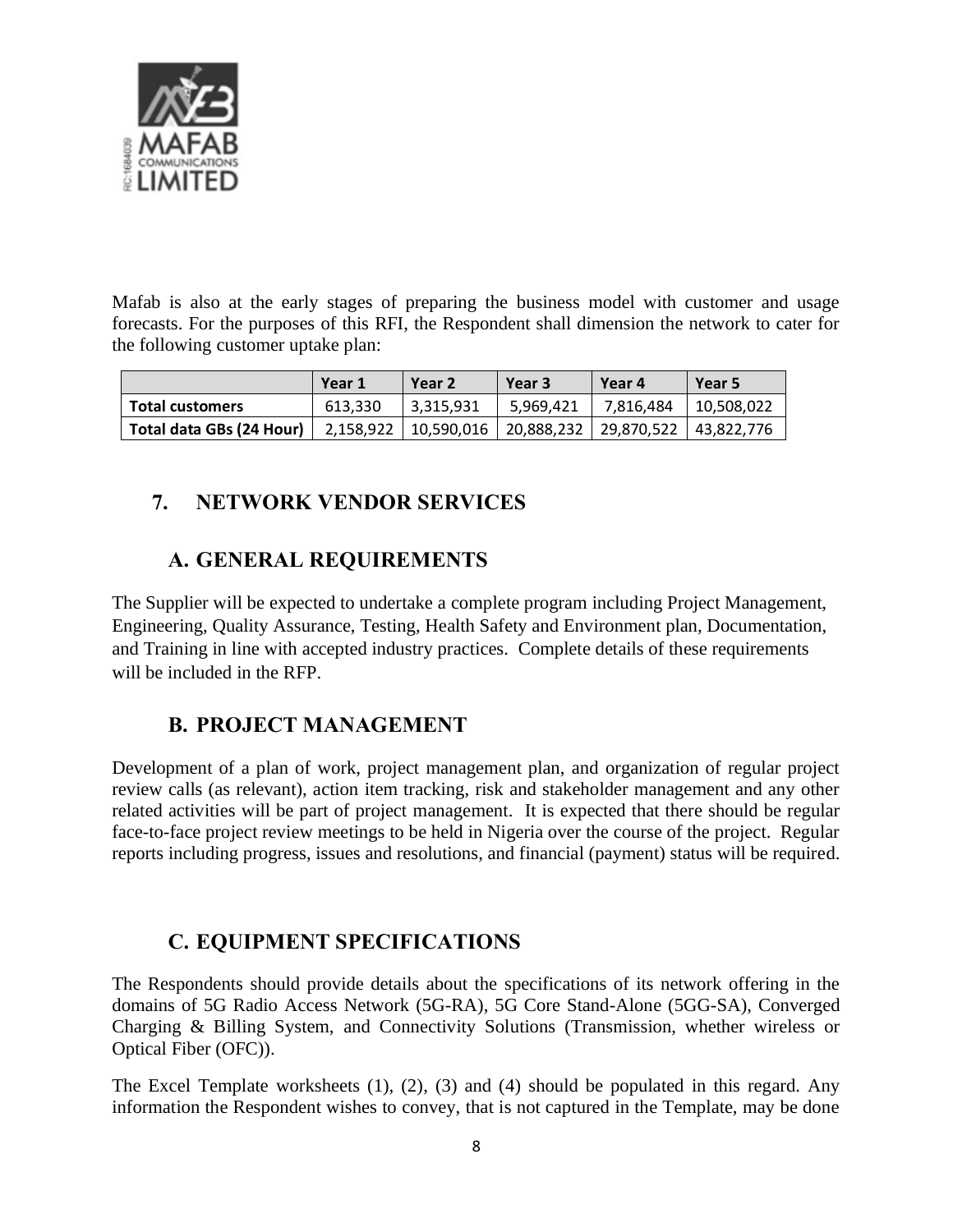

<span id="page-8-0"></span>separately. The Template should not be modified to accommodate the supplementary information submission.

### **D. DESIGN**

The Respondents should provide indicative information about the dimensioning of the proposed network offering by populating worksheets (5), (6) and (7) of the Excel Template.

Any information the Respondent wishes to convey, that is not captured in the Template, may be done separately. The Template should not be modified to accommodate the supplementary information submission.

### **E. DEPLOYMENT TIMELINES**

<span id="page-8-2"></span><span id="page-8-1"></span>The Respondents should provide indicative deployment timelines for the Phase 1 network mentioned above by populating worksheet (8) of the Excel Template.

# **F. OPERATIONS**

The Respondents should provide indicative information about the dimensioning of the proposed network Operations Team (for both insourced and outsourced operating model options), and also provide details of other expected Operations-related costs by populating worksheets (9) of the Excel Template.

Any information the Respondent wishes to convey, that is not captured in the Template, may be done separately. The Template should not be modified to accommodate the supplementary information submission.

The Supplier shall additionally describe all support contracts required, whether such contracts shall be with the Supplier or with 3<sup>rd</sup> parties.

The Supplier shall detail the period of in-country training and support that it is able to offer Mafab for this project, including the type of support that will be offered and the resourcing that will be available to deliver this support.

The Supplier shall detail when each the proposed equipment shall become EOS (End of Support) and EOL (End of Life).

The Supplier shall indicate interest in post-deployment facility Operations, and suggest the recommended engagement model (e.g., Outsourcing, Managed Services, etc.). The Supplier shall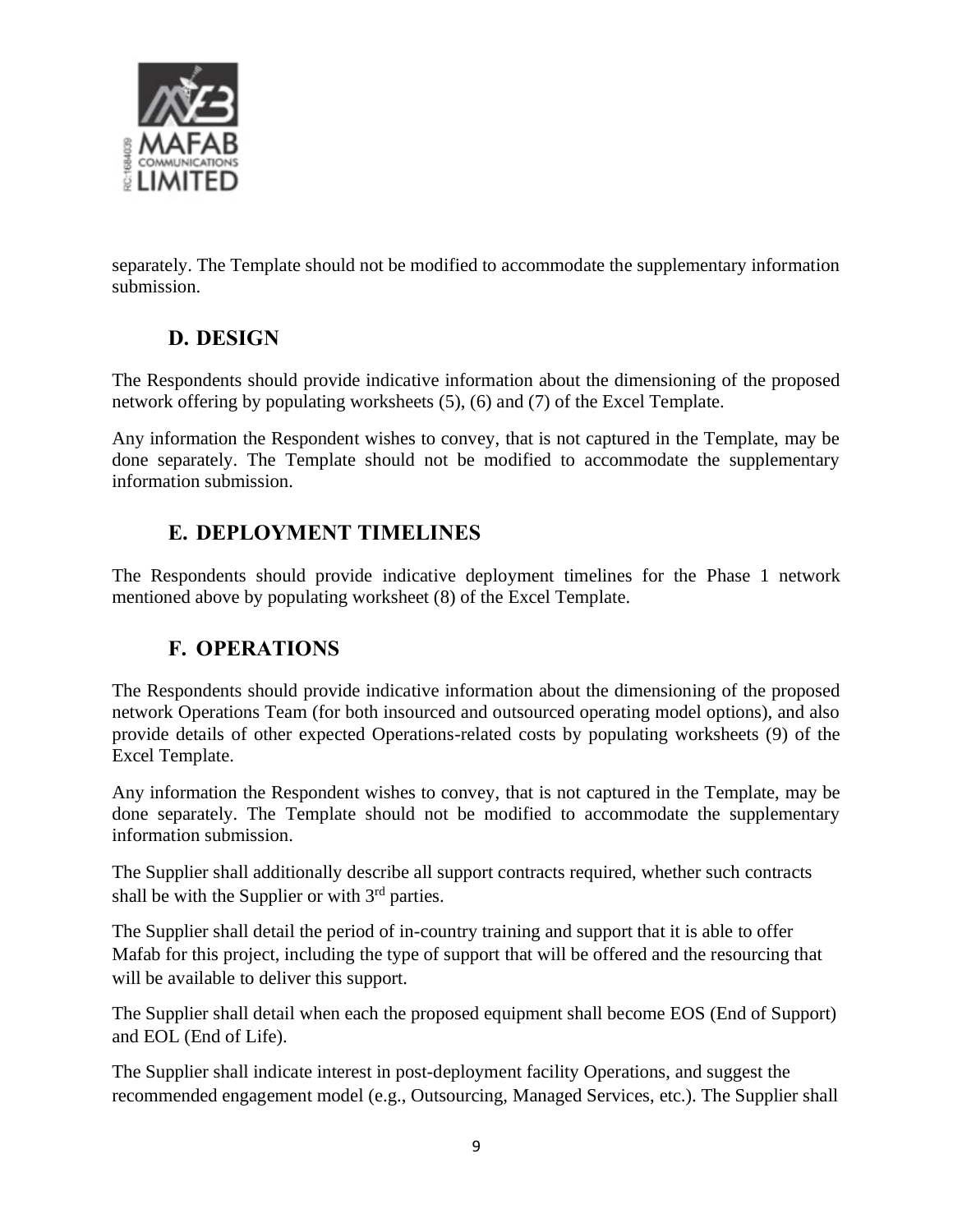

<span id="page-9-0"></span>also suggest 3rd parties who may be suitable parties for Mafab to engage with for on-going Operations and Maintenance activities.

# **G. PRICING**

The Respondent should provide indicative pricing information in USD ('000) corresponding to the proposed network supply and operations by populating worksheets (5), (6), (7) and (9) of the Excel Template.

The supply prices should include supply and delivery of all equipment to site, and should include deployment services.

The Respondent should note that Mafab prefers to pay for products and services in Naira - the Respondent should indicate readiness to accept payment for all or part of the products and/or services in Naira. Additionally, the Respondent should indicate any impacts or implications of receiving payment in Naira.

The Responded should take care to respond to the various Operating Costs mentioned in the Excel Template with feedback that considers local market cost structures in Nigeria.

Any information the Respondent wishes to convey, that is not captured in the Template, may be done separately. The Template should not be modified to accommodate the supplementary information submission.

# **H. VENDOR ARRANGED FINANCING**

<span id="page-9-1"></span>The Supplier should provide headline information about vendor financing that it is able to arrange for this project, including:

- Upfront costs/fees
- The source of the financing
- Financing amount
- Repayment terms and options
- Cost of financing
- Any other terms and conditions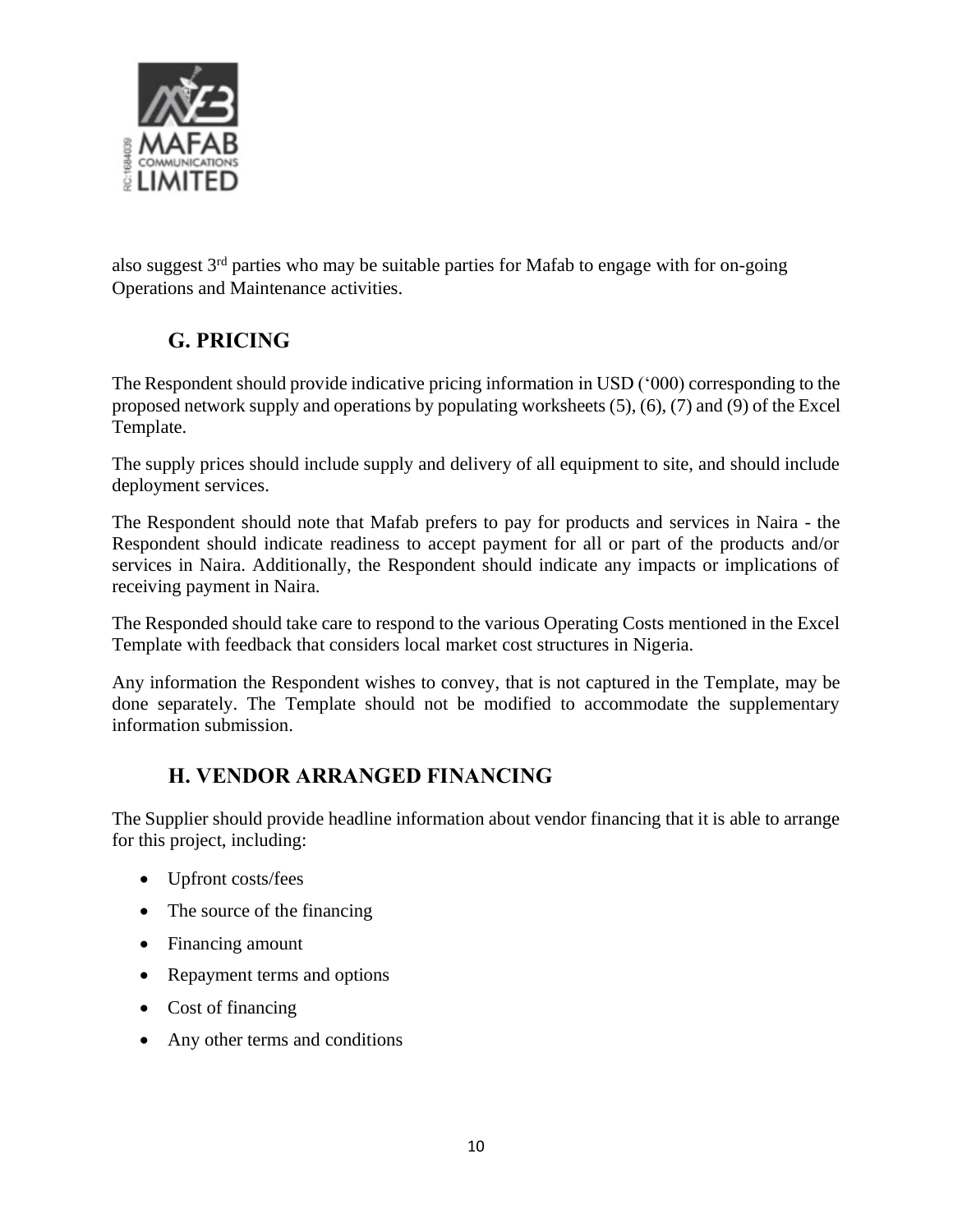

# **I. 3RD PARTY DEPENDENCIES**

<span id="page-10-0"></span>The Respondents should provide details about any and all  $3<sup>rd</sup>$  party dependencies in the proposed network solution. These include the likes of Public Cloud service providers, transmission services providers, TowerCo's, etc.

# <span id="page-10-1"></span>**J. PERFORMANCE MANAGEMENT AND THE LAUNCH NETWORK**

The Respondents should provide details about the network performance KPIs that will be achieved by the time of network handover.

# **K. TESTING, OPTIMIZATION AND ACCEPTANCE**

<span id="page-10-2"></span>The Supplier should describe its approach to testing including:

- Factory acceptance testing
- Testing and commissioning of equipment
- Site acceptance testing
- System operation verification
- Integrated system testing and KPI achievement (for launch)
- <span id="page-10-3"></span>• Tier certification documentation

# **L. HEALTH, SAFETY AND ENVIRONMENT (HSE)**

The Supplier will describe its corporate commitment to Health, Safety, and Environment (HSE) plans for the execution of this project.

#### **M.DOCUMENTATION**

<span id="page-10-4"></span>All documentation should be provided in electronic format. In addition to regular project reports, required documentation will include survey reports, as-built documentation, and any other items needed to satisfy the general requirements. This should include required documentation for NCC, or other such certifications / compliance.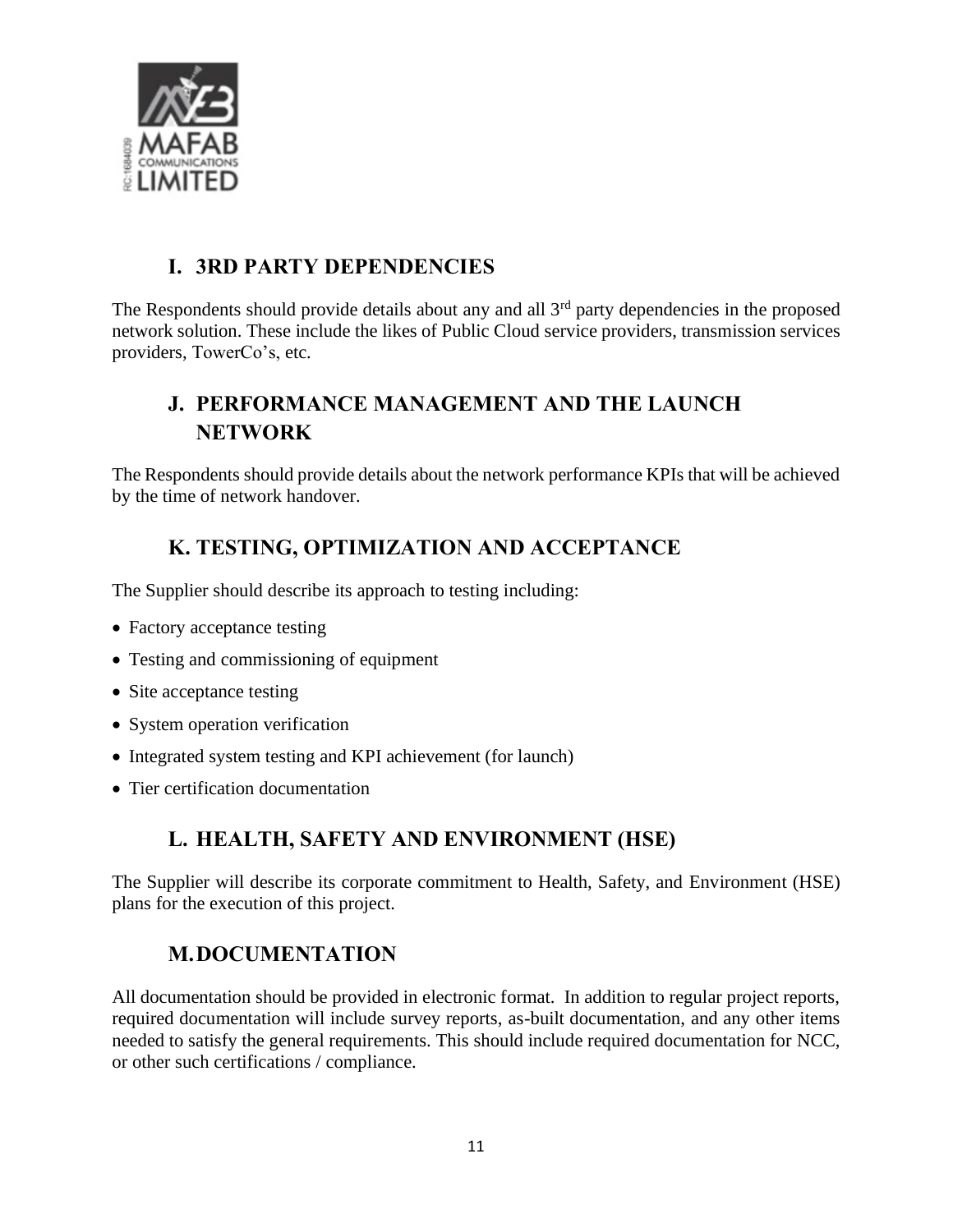

# **N. TRAINING**

<span id="page-11-0"></span>The respondent shall outline the necessary training required by Mafab personnel to operate the delivered network, and whether the vendor provides such courses, or works with other  $3<sup>rd</sup>$  parties to facilitate these. To what extent the organization may want to develop these competencies inhouse versus options for outsourcing, and how that mix may evolve through time.

### <span id="page-11-1"></span>**8. FORMAT OF RESPONSE**

Responses to this RFI must include the following sections. Respondents may use their preferred formats, including Word and/or PDF documents, for all items except where Templates have been provided (these have been indicated in the respective sections). The RFI response should not contain proprietary or confidential information.

- 1. Cover Letter, including contact names, phone numbers, e-mail addresses
- 2. Description of the proposed solution
- 3. Narrative, including answers to "Specific Questions For Respondents"
- 4. Completed indicative Excel Template
- 5. Supply record (specifically in Nigeria, and /or in African markets)
- 6. Product descriptions
- 7. Any additional information.

### <span id="page-11-2"></span>**9. SPECIFIC QUESTIONS FOR RESPONDENTS**

Please provide answers to the following questions as part of the narrative response to this RFI:

- 1. Please indicate your organizations views of the relevant 5G services (with specific use cases) that can be viably offered in the Nigeria market, given Mafab's spectrum holding and given the market demand for such services in Nigeria.
- 2. Please indicate your organizations views on optimal network coverage rollout strategy, given Mafab's spectrum holding (e.g., nationwide, urban-only, etc.).
- 3. Please indicate your organization's views on the viability (technically and otherwise) of Mafab entering into: